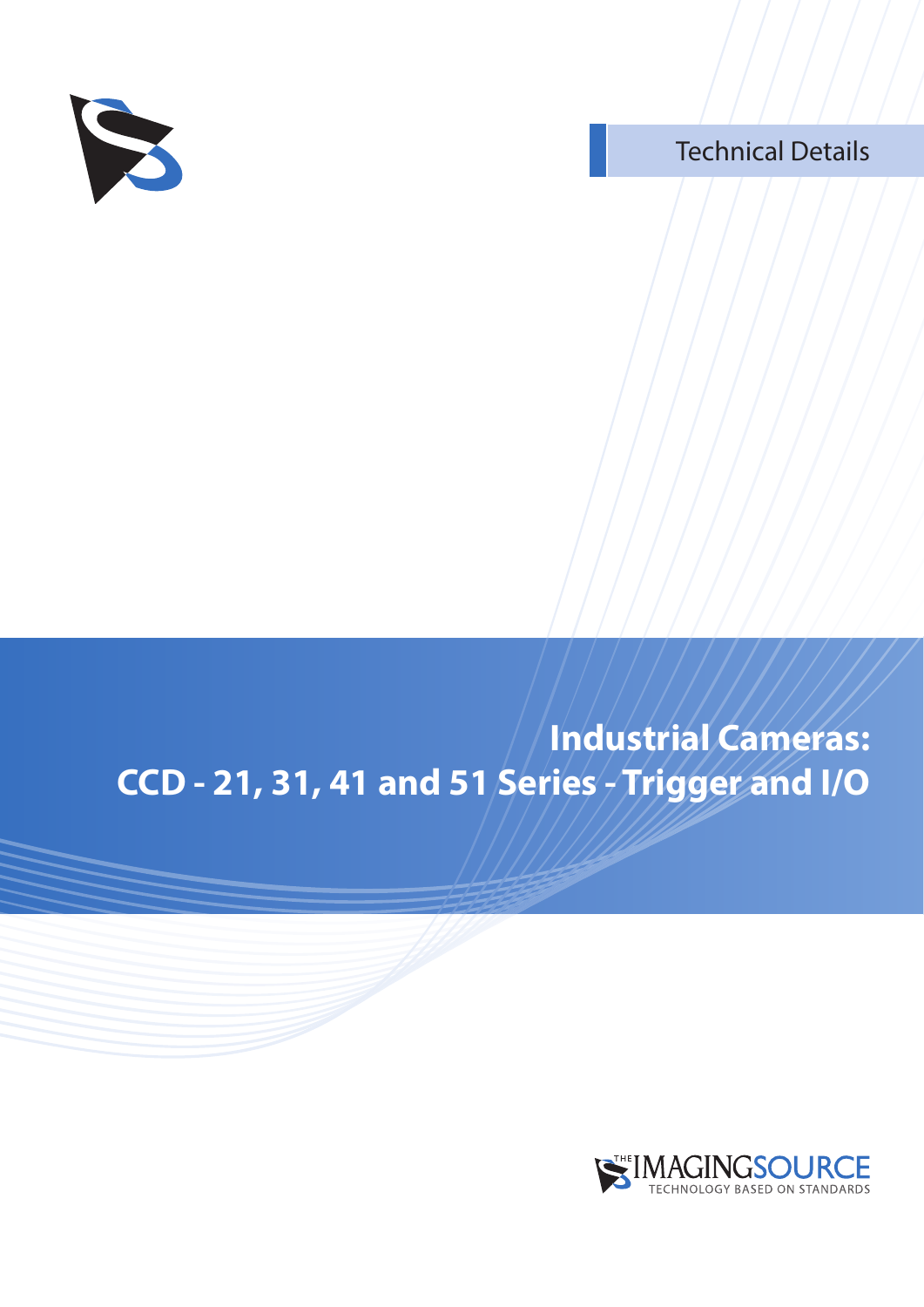



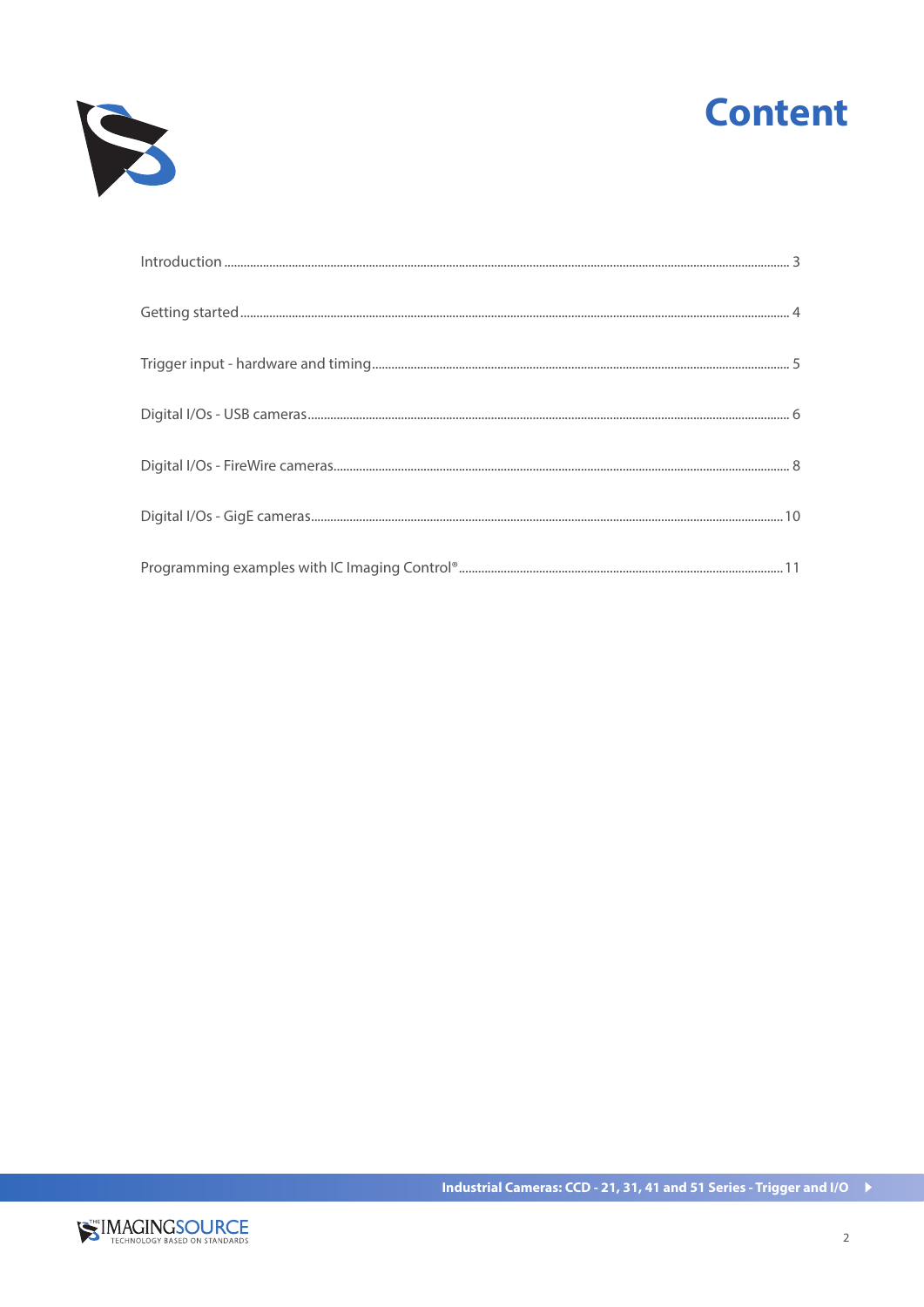### **Introduction**



In addition to a number of other applications, The Imaging Source USB, FireWire and GigE CCD cameras are also used for industrial purposes. Most of these applications require a trigger input and general purpose digital I/Os. These features are provided by all USB cameras whose product code contains a "BU" (e.g. DMK 21BU04, DFK 41BU02.H, etc.), all FireWire cameras whose product code contains a "BF" (e.g. DMK 31BF03-Z, DBK 41BF02, etc.) and all GigE cameras whose product code contains a "BG" (e.g. DMK 21BG04, DBK 41BG02.H, etc.).

The trigger input of all these cameras is available via a BNC connector and thus very easy to access. The access of the digital I/Os depends very much on the application. Therefore, basically all USB and FireWire cameras offer a pin header that can be accessed through a hole in the cameras backplane. Please note: GigE cameras do not provide this pin header.

For all users who prefer to access the digital I/Os using an external connector, The Imaging Source offers cameras with a 12-pin Hirose connector on the camera's backplane. The product code of these cameras ends with the suffix ".H" (e.g. DMK 21BU04.H, DFK 41BF02.H, DBK 31BG03.H, etc.).

This manual describes the use of all The Imaging Source USB, FireWire and GigE CCD cameras that provide an external trigger in addition to digital I/Os.

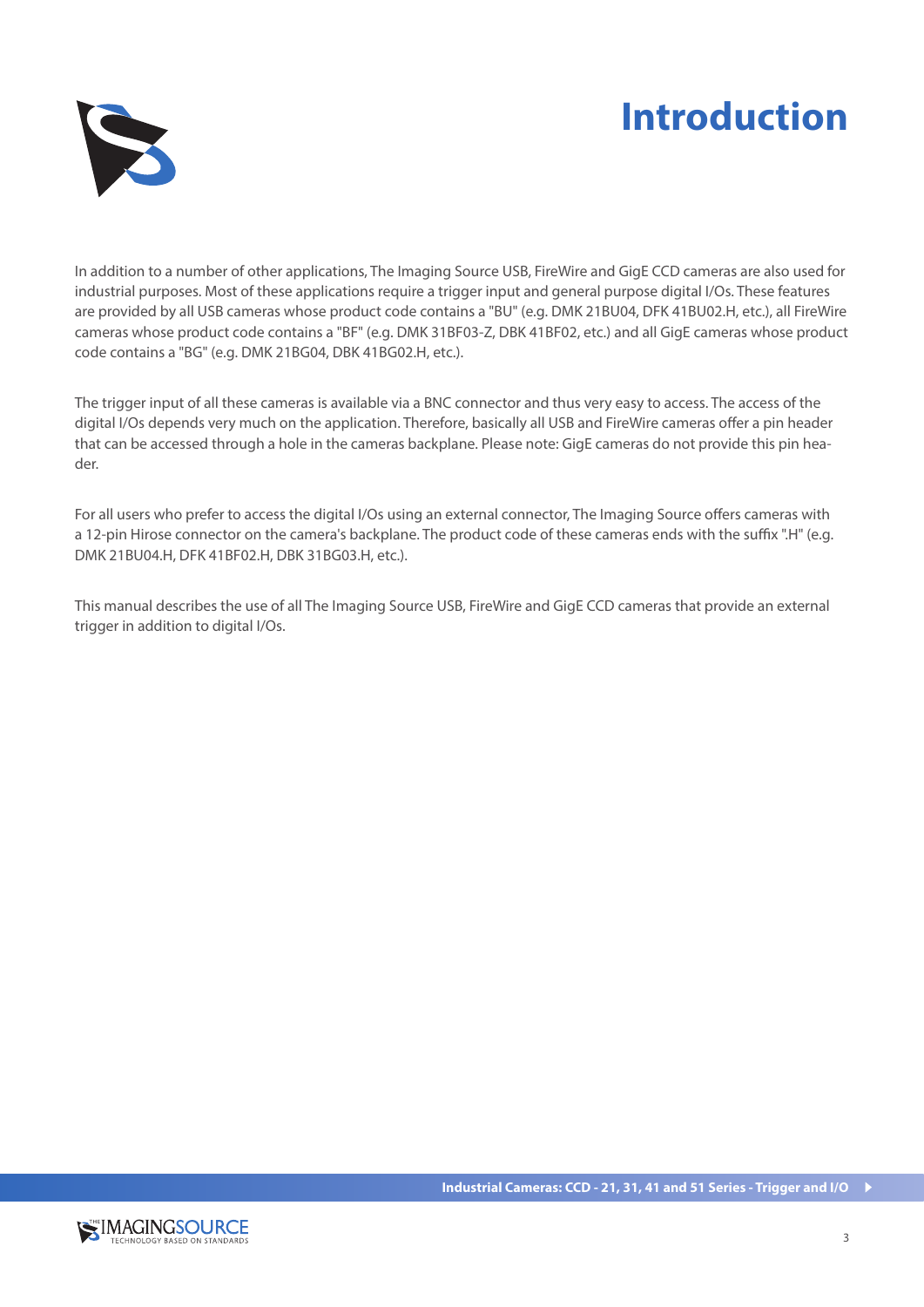

## **Getting started**

The following steps describe the use of the most commonly used digital input - the trigger input:

- Setup the camera as described in the Getting Started document that accompanies the camera.
- Install the software IC Capture as described in the Getting Started document.
- Make sure that the camera works correctly with IC Capture.
- Connect a trigger source that creates a positive pulse to the cameras BNC connector as shown at the right hand side. The height of the pulse may lie between 3.3 and 12 V.
- Enable the trigger mode by clicking

Device > Properties... > Device > Enable (please see the images below). If you see the dialog Activation External Trigger, please click "Disable all property automations..." Then, please set all camera parameters according to the requirements of your application. Please find these parameters in the Device Properties dialog (Device > Properties...):

| <b>8</b> IC Capture 2.0 - DFx 31BF03 (1200B28763) [100%] [live]<br>IО |                                                        |                                     |                                                                                                                                                                                                                                                                                                                                                                                                           |  |  |  |  |  |  |  |
|-----------------------------------------------------------------------|--------------------------------------------------------|-------------------------------------|-----------------------------------------------------------------------------------------------------------------------------------------------------------------------------------------------------------------------------------------------------------------------------------------------------------------------------------------------------------------------------------------------------------|--|--|--|--|--|--|--|
| File Device Capture View Window Help                                  |                                                        |                                     |                                                                                                                                                                                                                                                                                                                                                                                                           |  |  |  |  |  |  |  |
| $\sqrt{}$ Live<br>$\Box$                                              |                                                        | Ctrl+L                              | GB + H + Q Q 100 %<br><b>B</b> F E C C C K <b>R</b> ?<br>$\blacksquare$                                                                                                                                                                                                                                                                                                                                   |  |  |  |  |  |  |  |
| De                                                                    | Settings                                               |                                     | <b>PAL</b><br>NTSC<br>UYVY (1024x768)   Input - NA -<br>FPS 15.00 $\bullet$ 1 $\leftrightarrow$ $\uparrow$ 0 $\bullet$ $\uparrow$<br>$\blacksquare$<br>$- NA -$<br>$\vert \nabla \vert$<br>$\vert \nabla \vert$                                                                                                                                                                                           |  |  |  |  |  |  |  |
|                                                                       | Properties<br><b>Reset Properties</b>                  |                                     |                                                                                                                                                                                                                                                                                                                                                                                                           |  |  |  |  |  |  |  |
|                                                                       |                                                        |                                     |                                                                                                                                                                                                                                                                                                                                                                                                           |  |  |  |  |  |  |  |
|                                                                       | Drive Control<br>Noise reduction<br>٠<br>Rotation<br>٠ | ٠                                   | $\overline{\mathsf{x}}$<br><b>Device Properties - DFx 31BF03</b>                                                                                                                                                                                                                                                                                                                                          |  |  |  |  |  |  |  |
|                                                                       |                                                        | Color Device Exposure Image Special |                                                                                                                                                                                                                                                                                                                                                                                                           |  |  |  |  |  |  |  |
|                                                                       | DeBayering                                             | ٠                                   | $\nabla$ Enable<br>Trigger                                                                                                                                                                                                                                                                                                                                                                                |  |  |  |  |  |  |  |
|                                                                       | ROI.                                                   | ×                                   | Mode 0<br>Mode<br>$\overline{\phantom{0}}$                                                                                                                                                                                                                                                                                                                                                                |  |  |  |  |  |  |  |
|                                                                       |                                                        |                                     | $\Gamma$ Polarity<br>$\overline{\mathsf{x}}$<br><b>Activating External Trigger</b><br>You are trying to activate the external trigger for a<br>$\alpha$                                                                                                                                                                                                                                                   |  |  |  |  |  |  |  |
|                                                                       |                                                        |                                     | Update<br>Defa<br>device with one ore more properties set to<br>Help<br>automation. On many devices the external trigger<br>Ţ)<br>Cancel<br>does not work in that case, or the quality of the<br>grabbed images may suffer.<br>How do you wish to proceed?<br>(a) Disable all property automations and activate the<br>Leave the property automations enabled and<br>activate the external trigger anyway |  |  |  |  |  |  |  |
|                                                                       | Shows the device properties dialog                     |                                     |                                                                                                                                                                                                                                                                                                                                                                                                           |  |  |  |  |  |  |  |

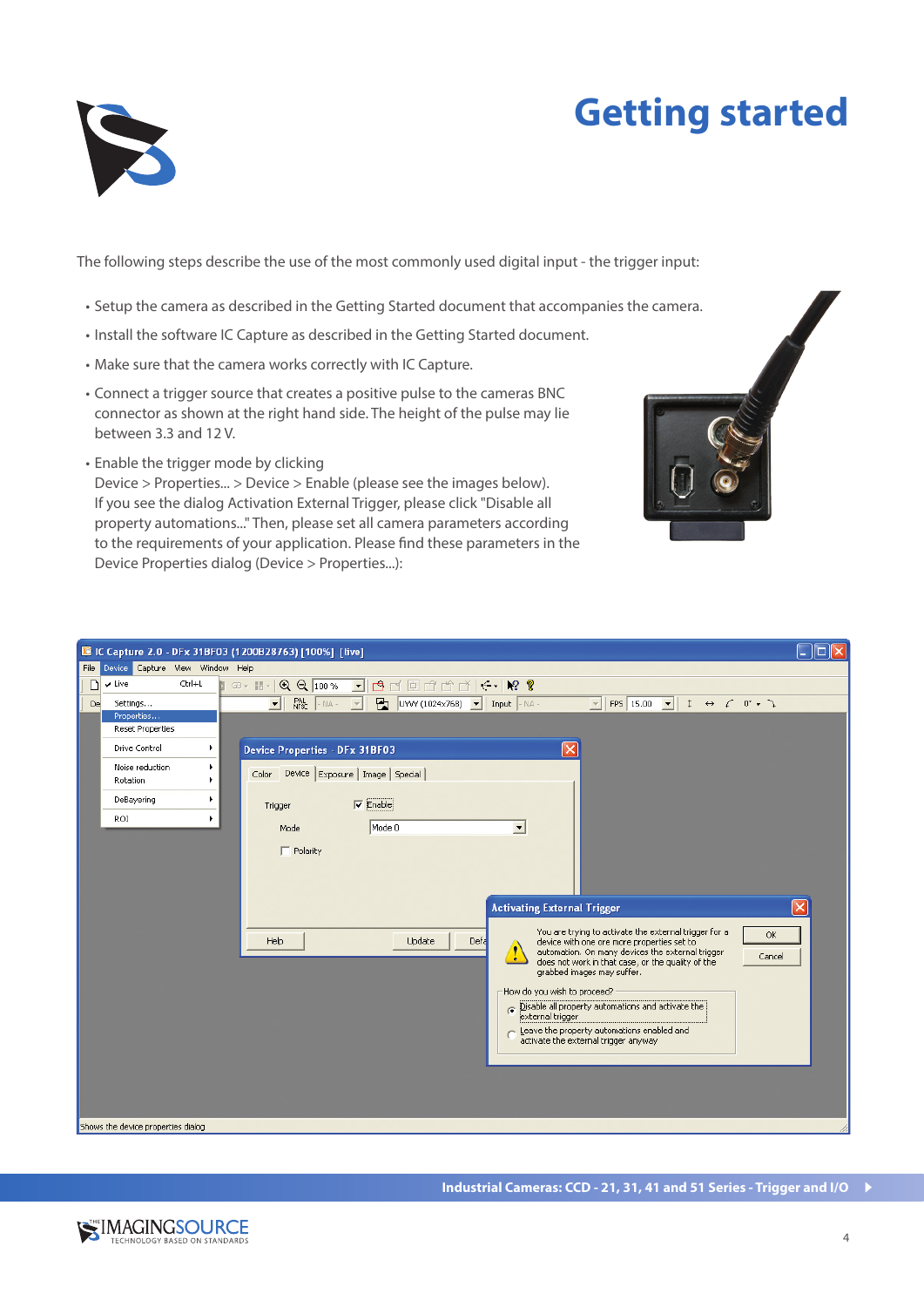

# **Trigger input hardware and timing**

The trigger input of The Imaging Source USB, FireWire and GigE CCD cameras is opto-coupled. It permits positive trigger pulses with any amplitude between 3.3 and 12 V (24 V using a series resistance of 1 kOhm). If you intend to apply higher pulses please make sure that the current lies between the limits of 3 to 12 mA.



The Imaging Source USB, FireWire and GigE CCD cameras offers two different modes of operation:

**Free running:** The cameras generate a stream of up to 60 images/s depending on their resolution. To considerably reduce the amount of data, the frame rate may be reduced to 30, 15, 7.5 or 3.75 images/s. The exposures length can be set in the range of 100 us to 30 s via software. Please note, however, that the camera's clock generator determines the actual moment of exposure. Thus, it cannot be controlled externally, but measurable using the strobe output. Therefore, this mode of operation is called "free running".

**Trigger:** The cameras offer a trigger input to determine the moment of exposure. The exposure begins 4.8 µs after the occurrence of a trigger pulse. The length of the exposure in the range of 100 µs to 30 s can be set via software. The duration of the image readout is the reciprocal of the current frame rate. Once the image readout has finished, the camera is able to accept a new trigger pulse at any time.



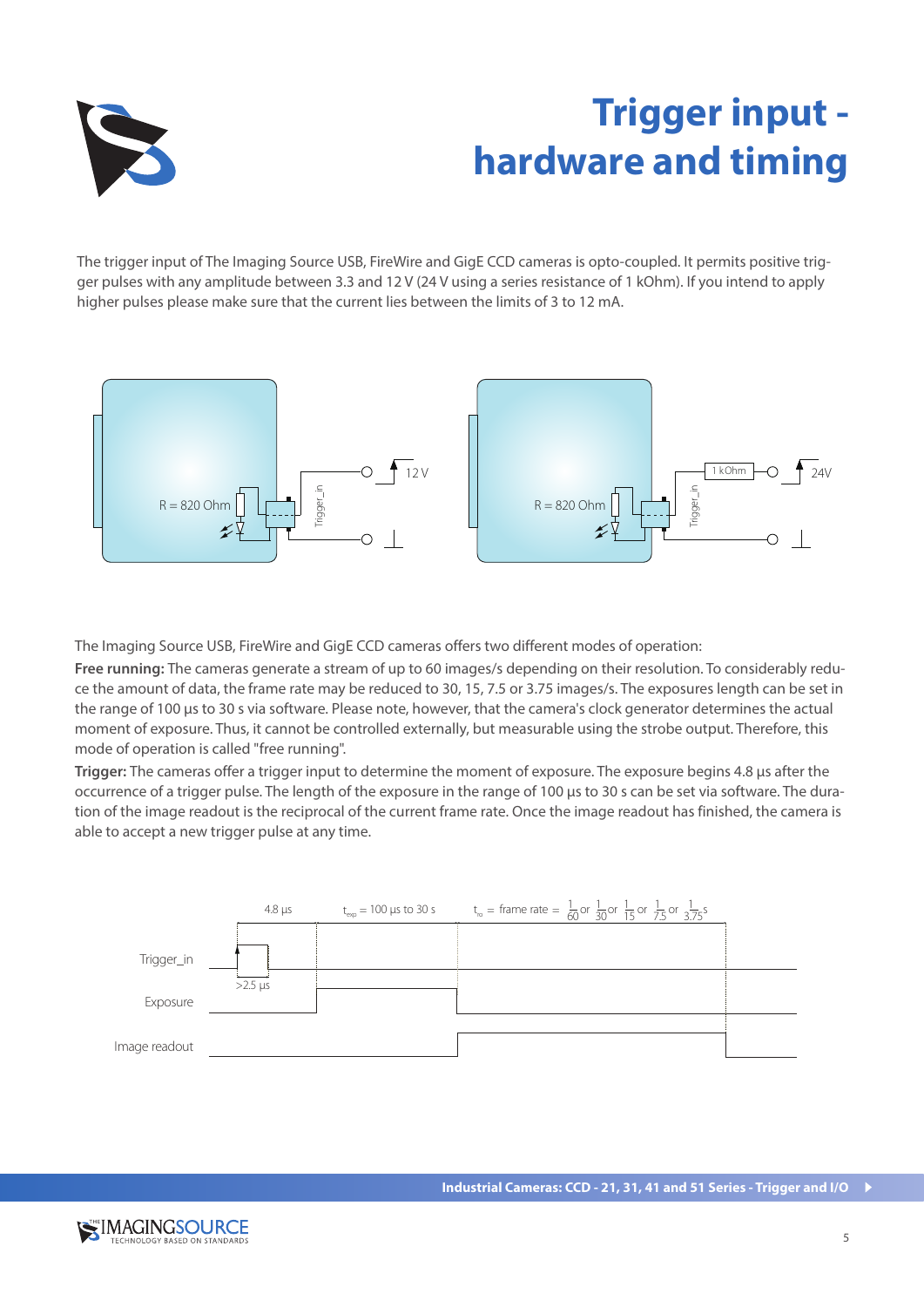

**Pin header**

As already mentioned in the introduction, there are two ways to access the camera's digital I/Os: using an internal pin header or an external Hirose connector. To access the internal pin header please open the cameras backplane. You will find connectors as shown in the drawings on the right hand side. Please assemble a cable that fits your application. The pin header consists of 2x8 pins with a pitch of

2.00 x 2.00 mm. Please find its pinout in the table below.

# **Digital I/Os -USB Cameras**



I/O PCB of The Imaging Source USB CCD cameras

#### **Connector Signal I/O Remarks Characteristics** Min | Typ | Max | Unit BNC Trigger\_in I Start of exposure (optocoupler) 3.3 12.0 V Pin 1 Trigger\_in (+) 1 ditto (signal) 3.3 12.0 V Pin 2  $\left| \text{Trigger\_in } (\cdot) \right|$  I ditto (ground)  $\left| \cdot \right|$  -  $\left| \cdot \right|$ Pin 3 do not use - For future release - - - - Pin 4 do not use - For future release - - - Pin 5 do not use  $\vert \cdot \vert$  for future release  $\vert \cdot \vert$  -  $\vert \cdot \vert$  -  $\vert \cdot \vert$ Pin 6 Strobe\_out O Flash control (open drain) 24.0¹ V Pin 7 GP out  $\overline{Q}$  General purpose output (open drain)  $\overline{Q}$  24.0<sup>1</sup> V General purpose input, 0.6  $V_{\text{H}}$  24.0  $V_{\text{H}}$  $Pin 8$  GP\_in I  $V_{\text{H}}$  = High Level Input Voltage  $V_{\parallel}$  = Low Level Input Voltage  $-0.3$  0 0.2  $V_{\text{II}}$ Pin 9 GND G External ground - - - - Pin 10 | GND | G | External ground | - | - | - | -Pin 11 do not use - For future release - - - - Pin 12 do not use - For future release - - - - Pin 13 do not use - For future release - - - - /O pin header I/O pin header Pin 14 do not use - For future release - - - - Pin 15 GND GND G G External ground  $\begin{vmatrix} 1 & 0 \\ 0 & 1 \end{vmatrix}$   $\begin{vmatrix} 1 & 0 \\ 0 & 1 \end{vmatrix}$   $\begin{vmatrix} 1 & 0 \\ 0 & 1 \end{vmatrix}$   $\begin{vmatrix} 1 & 0 \\ 0 & 1 \end{vmatrix}$   $\begin{vmatrix} 1 & 0 \\ 0 & 1 \end{vmatrix}$   $\begin{vmatrix} 1 & 0 \\ 0 & 1 \end{vmatrix}$   $\begin{vmatrix} 1 & 0 \\ 0 & 1 \end{vmatrix}$   $\begin{$ Pin 16 GND G External ground - - - -

**Please note:**

All specifications are subject to change without notice 1 max. 0.2 A (ID) for open drain MOSFET

**I/O pin legend:**

G External Ground

I Input

O Output P Power supply

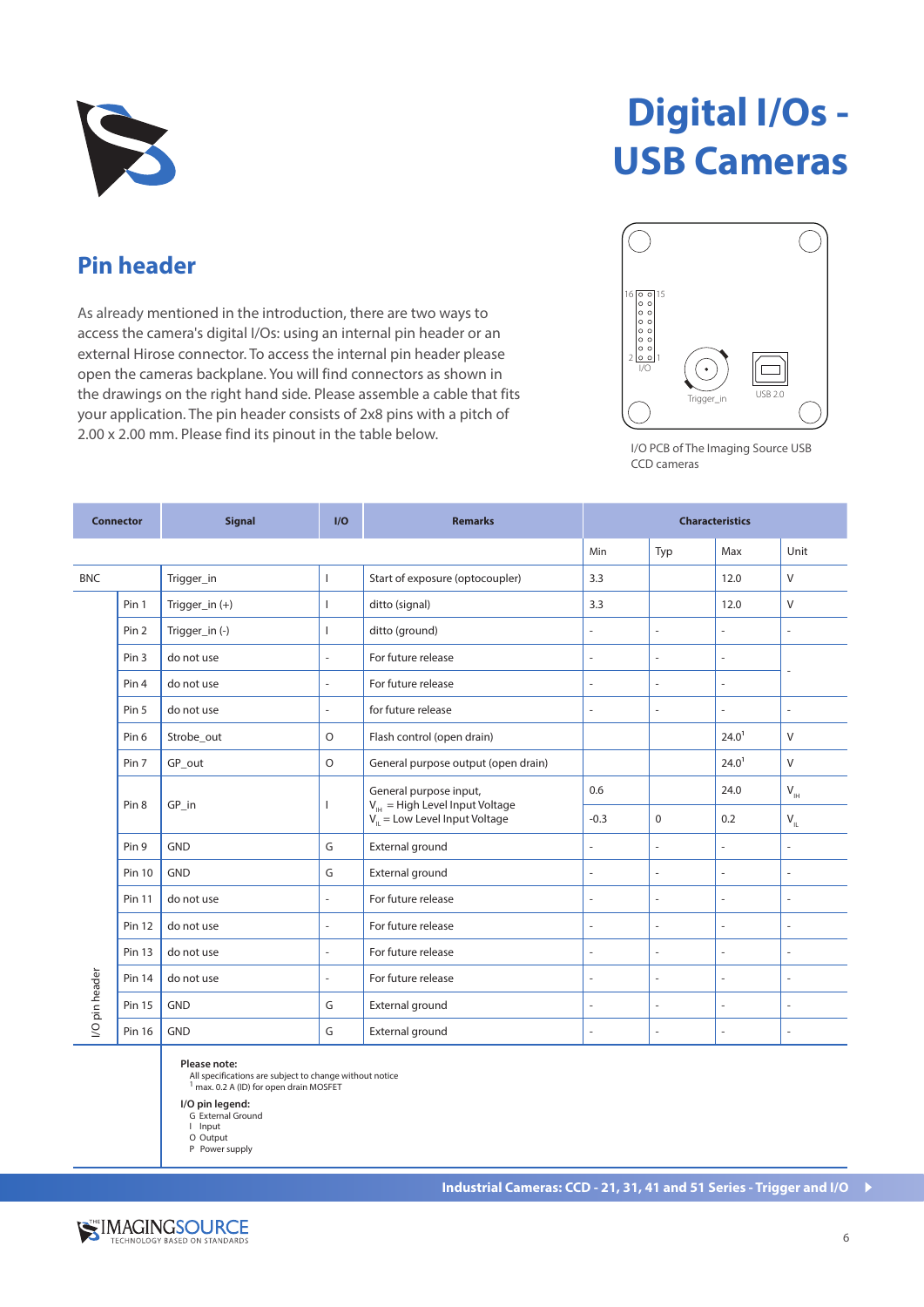

## **Hirose Connector - USB Cameras**

As already mentioned in the introduction, there are two ways to access the cameras digital I/Os: using an internal pin header or an external Hirose connector. Please find its pinout in the table below and the position of these pins in the drawing on the right hand side. The part number of this Hirose connector is HR10A-10R-12P(73). To realize a trigger cable you need a Hirose connector HR10A-10P-12S(73).



| <b>Signal</b><br><b>Connector</b> |                  | I/O                      | <b>Remarks</b>                                                                         | <b>Characteristics</b>   |                          |                          |                                                |
|-----------------------------------|------------------|--------------------------|----------------------------------------------------------------------------------------|--------------------------|--------------------------|--------------------------|------------------------------------------------|
|                                   |                  |                          |                                                                                        | Min                      | Typ                      | Max                      | Unit                                           |
| Pin 1                             | do not use       | $\overline{\phantom{a}}$ | Reserved, please do not use                                                            | $\overline{\phantom{a}}$ | $\overline{\phantom{a}}$ | $\overline{\phantom{a}}$ | $\overline{a}$                                 |
| Pin <sub>2</sub>                  | <b>GND</b>       | G                        | External ground                                                                        | $\overline{a}$           | $\overline{\phantom{a}}$ | $\overline{\phantom{a}}$ | $\overline{a}$                                 |
| Pin <sub>3</sub>                  | SPI_MISO         | $\overline{\phantom{a}}$ | Reserved, please do not use                                                            | $\overline{\phantom{a}}$ | $\overline{\phantom{a}}$ | $\overline{\phantom{a}}$ | $\overline{\phantom{a}}$                       |
| Pin <sub>4</sub>                  | SPI_MISO         | $\overline{\phantom{a}}$ | Reserved, please do not use                                                            | $\overline{\phantom{a}}$ | $\overline{\phantom{a}}$ | $\blacksquare$           | $\overline{\phantom{a}}$                       |
| Pin 5                             | SPI_CS           | $\overline{\phantom{a}}$ | Reserved, please do not use                                                            | $\overline{\phantom{a}}$ | $\overline{\phantom{a}}$ | $\overline{\phantom{a}}$ | $\overline{\phantom{a}}$                       |
| Pin <sub>6</sub>                  | SPI_CLK          | $\bar{\phantom{a}}$      | Reserved, please do not use                                                            | $\overline{\phantom{a}}$ | $\overline{\phantom{a}}$ | $\overline{\phantom{a}}$ | $\sim$                                         |
| Pin 7                             | <b>GND</b>       | G                        | External ground                                                                        | $\overline{\phantom{a}}$ | $\overline{\phantom{a}}$ | $\equiv$                 | $\sim$                                         |
|                                   | $GP_in$          |                          | General purpose input,                                                                 | 0.6                      | $\overline{\phantom{a}}$ | 24.0                     | $\mathsf{V}_{\scriptscriptstyle\mathsf{IH}}$   |
| Pin <sub>8</sub>                  |                  |                          | $V_{\text{H}}$ = High Level Input Voltage<br>$V_{\parallel}$ = Low Level Input Voltage | $-0.3$                   | $\Omega$                 | 0.2                      | $\mathsf{V}_{\scriptscriptstyle{\mathsf{IL}}}$ |
| Pin <sub>9</sub>                  | GP_out           | $\circ$                  | General purpose output (open drain)                                                    | $\overline{\phantom{a}}$ | $\overline{\phantom{a}}$ | 24.0 <sup>1</sup>        | V                                              |
| <b>Pin 10</b>                     | Stobe_out        | $\circ$                  | Flash control (Open drain)                                                             | $\overline{\phantom{a}}$ | $\overline{\phantom{a}}$ | 24.0 <sup>1</sup>        | V                                              |
| Pin 11                            | Trigger_in $(+)$ | $\mathbf{I}$             | Start of exposure (optocoupler signal)                                                 | 3.3                      | $\overline{\phantom{a}}$ | 12.0                     | V                                              |
| <b>Pin 12</b>                     | Trigger_in (-)   |                          | ditto (optocoupler ground)                                                             | $\overline{\phantom{a}}$ | $\overline{\phantom{a}}$ | $\overline{\phantom{a}}$ | $\sim$                                         |

#### **Please note:**

All specifications are subject to change without notice 1 max. 0.2 A (ID) for open drain MOSFET.

**I/O pin legend:** G External Ground

I Input

O Output P Power supply

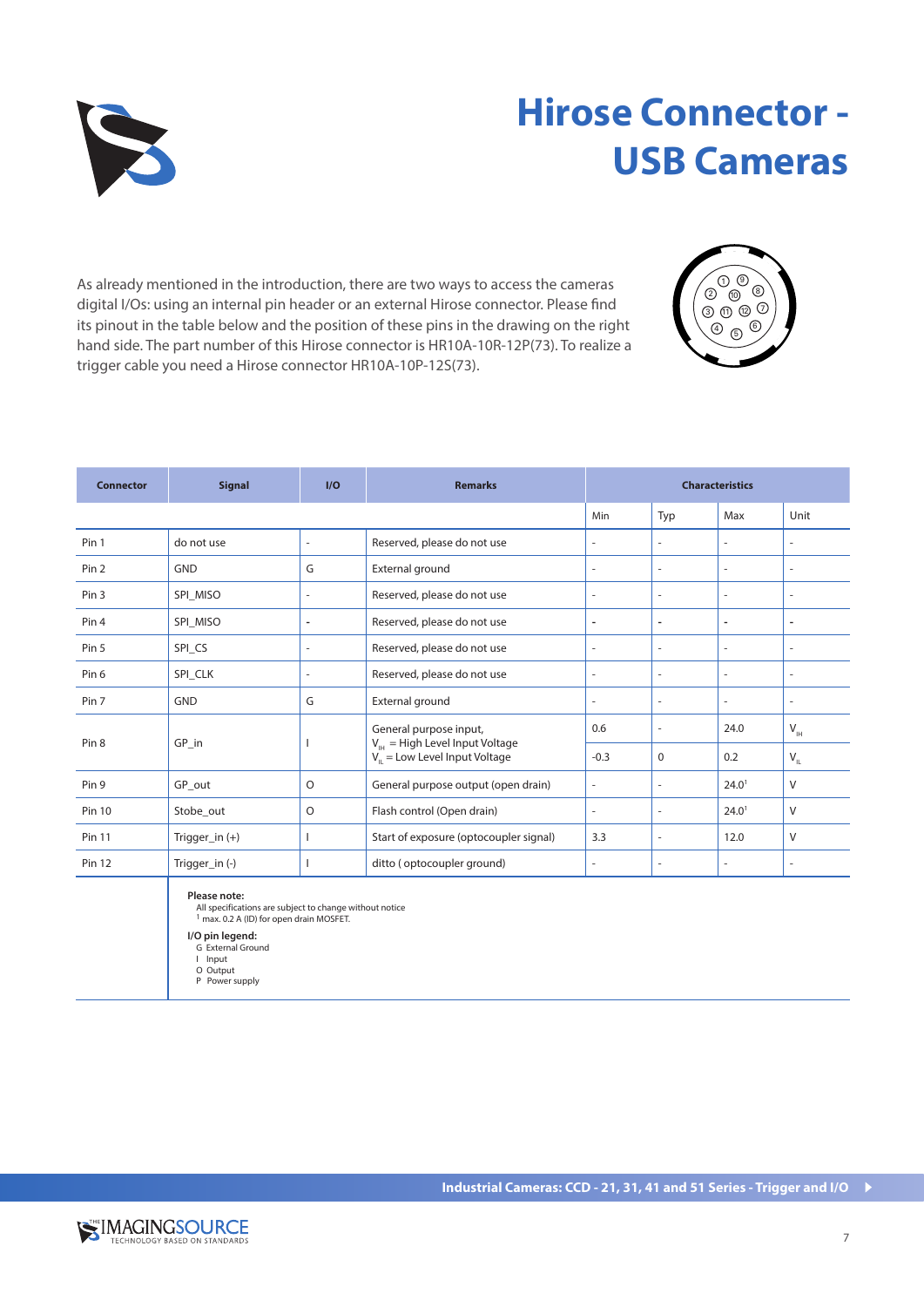

# **Digital I/Os - FireWire Cameras**

#### **Pin header**

As already mentioned in the introduction, there are two ways to access the camera's digital I/Os: using an internal pin header or an external Hirose connector. To access the internal pin header please open the cameras backplane. You will find connectors as shown in the drawings on the right hand side. Please assemble a cable that fits your application. The pin header consists of 2x8 pins with a pitch of 2.00 x 2.00 mm. Please find its pinout in the table below.



I/O PCB of The Imaging Source USB CCD cameras

| <b>Connector</b> |                  | <b>Signal</b>    | I/O            | <b>Remarks</b>                                                                                               | <b>Characteristics</b>   |                          |                          |                            |
|------------------|------------------|------------------|----------------|--------------------------------------------------------------------------------------------------------------|--------------------------|--------------------------|--------------------------|----------------------------|
|                  |                  |                  |                |                                                                                                              | Min                      | Typ                      | Max                      | Unit                       |
| <b>BNC</b>       |                  | Trigger_in       | $\mathbf{I}$   | Start of exposure (optocoupler)                                                                              | 3.3                      |                          | 12.0                     | $\vee$                     |
|                  | Pin 1            | Trigger_in $(+)$ | ı              | ditto (signal)                                                                                               | 3.3                      |                          | 12.0                     | $\vee$                     |
|                  | Pin <sub>2</sub> | Trigger_in(-)    |                | ditto (ground)                                                                                               | $\bar{a}$                | $\overline{\phantom{a}}$ | ٠                        | $\overline{a}$             |
|                  | Pin <sub>3</sub> | FW PWR           |                | Caution: directly connected to the power<br>supply of the FireWire bus<br>(pin 2 of the FireWire connector.) | 8.0                      | $12.0***$                | 30.0                     | $\vee$                     |
|                  | Pin <sub>4</sub> | FW_PWR           | P              |                                                                                                              |                          |                          |                          |                            |
|                  | Pin 5            | do not use       | $\overline{a}$ | for future release                                                                                           | $\overline{a}$           | $\sim$                   | $\overline{\phantom{a}}$ | $\overline{a}$             |
|                  | Pin <sub>6</sub> | Strobe_out       | O              | Flash control (open drain)                                                                                   |                          |                          | 24.0 <sup>1</sup>        | $\vee$                     |
|                  | Pin 7            | GP_out           | $\circ$        | General purpose output (open drain)                                                                          |                          |                          | 24.0 <sup>1</sup>        | $\vee$                     |
|                  | Pin <sub>8</sub> | GP in            |                | General purpose input,                                                                                       | 0.6                      |                          | 24.0                     | $V_{\text{H}}$             |
|                  |                  |                  | $\mathbf{I}$   | $V_{\text{H}}$ = High Level Input Voltage<br>$V_{\parallel}^{\prime\prime}$ = Low Level Input Voltage        | $-0.3$                   | $\mathbf 0$              | 0.2                      | $\mathsf{V}_{\mathsf{IL}}$ |
|                  | Pin <sub>9</sub> | <b>GND</b>       | G              | External ground                                                                                              | $\overline{\phantom{a}}$ | $\overline{a}$           | $\overline{\phantom{a}}$ | $\overline{\phantom{a}}$   |
|                  | <b>Pin 10</b>    | <b>GND</b>       | G              | External ground                                                                                              | $\overline{\phantom{a}}$ | $\sim$                   | $\overline{\phantom{a}}$ | $\sim$                     |
|                  | Pin 11           | do not use       | $\bar{a}$      | For future release                                                                                           | $\bar{a}$                | $\sim$                   | ÷,                       | $\overline{\phantom{a}}$   |
|                  | Pin 12           | do not use       | L.             | For future release                                                                                           | $\bar{a}$                | ÷,                       | ä,                       | $\sim$                     |
| //O pin header   | <b>Pin 13</b>    | do not use       | $\overline{a}$ | For future release                                                                                           | $\bar{a}$                | $\sim$                   | $\overline{\phantom{a}}$ | $\sim$                     |
|                  | <b>Pin 14</b>    | do not use       | L.             | For future release                                                                                           | $\overline{a}$           | ÷,                       | $\overline{\phantom{a}}$ | $\sim$                     |
|                  | Pin 15           | <b>GND</b>       | G              | External ground                                                                                              | $\overline{a}$           | $\sim$                   | $\overline{a}$           | $\overline{a}$             |
|                  | Pin 16           | <b>GND</b>       | G              | External ground                                                                                              | $\overline{a}$           | $\sim$                   | $\overline{a}$           | $\overline{a}$             |

#### **Please note:**

All specifications are subject to change without notice<br><sup>1</sup> max. 0.2 A (ID) for open drain MOSFET

\*\* Determined by the power supply of the FireWire bus. This value may vary considerably.

**I/O pin legend:**

G External Ground I Input

O Output P Power supply

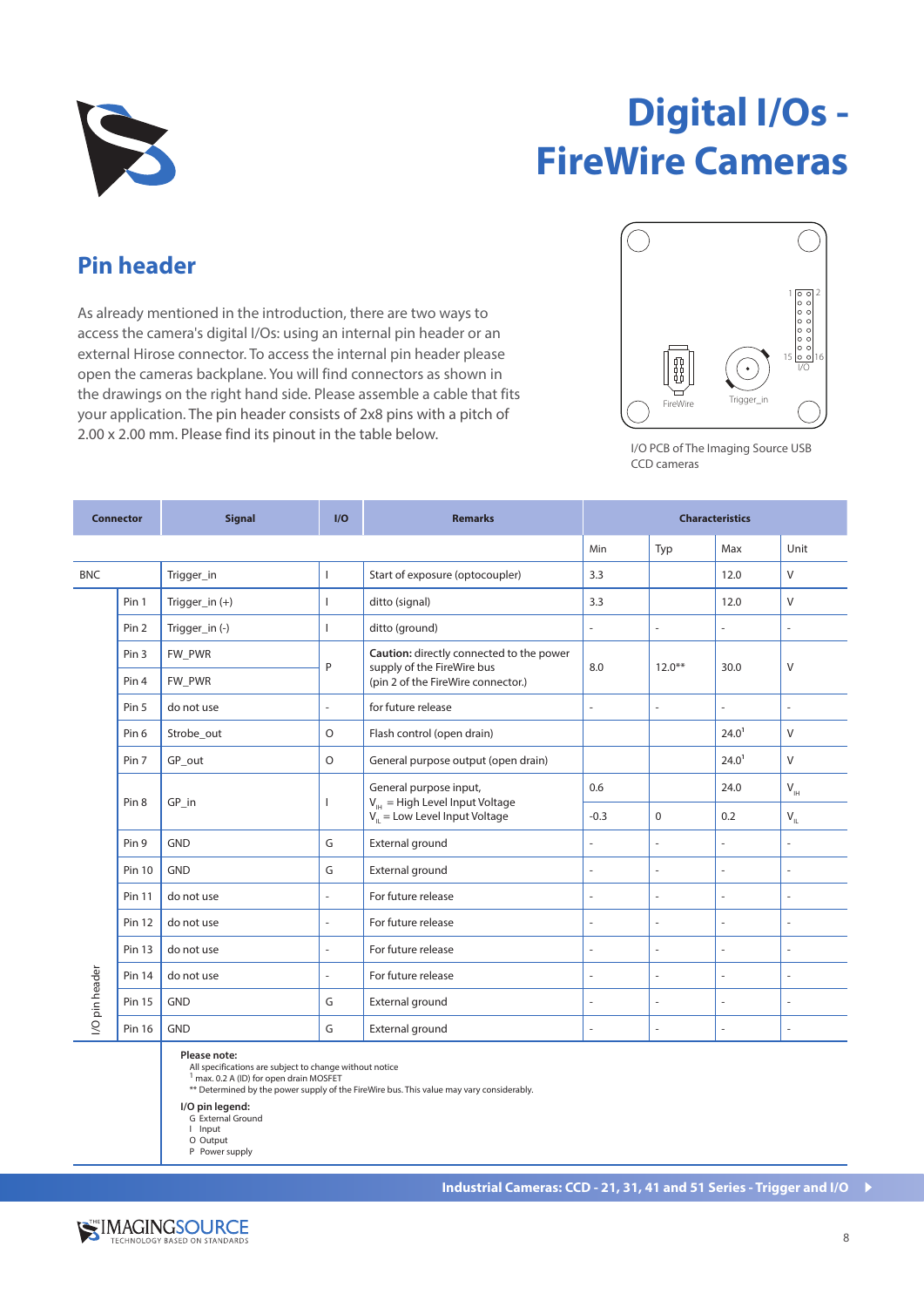

## **Hirose Connector-FireWire Cameras**

As already mentioned in the introduction, there are two ways to access the cameras digital I/Os: using an internal pin header or an external Hirose connector. Please find its pinout in the table below and the position of these pins in the drawing on the right hand side. The part number of this Hirose connector is HR10A-10R-12P(73). To realize a trigger cable you need a Hirose connector HR10A-10P-12S(73).



| <b>Connector</b> | <b>Signal</b>    | I/O                      | <b>Remarks</b>                                                                                                   | <b>Characteristics</b>   |                          |                          |                                              |
|------------------|------------------|--------------------------|------------------------------------------------------------------------------------------------------------------|--------------------------|--------------------------|--------------------------|----------------------------------------------|
|                  |                  |                          |                                                                                                                  | Min                      | Typ                      | Max                      | Unit                                         |
| Pin 1            | <b>FW-PWR</b>    | P                        | Caution: directly connected to the power<br>supply of the FireWire bus<br>(pin 2 of the FireWire connector.)     | 8.0                      | $12.0***$                | 30.0                     | V                                            |
| Pin <sub>2</sub> | <b>GND</b>       | G                        | External ground                                                                                                  | $\overline{\phantom{a}}$ | $\overline{\phantom{a}}$ | $\bar{\phantom{a}}$      | $\overline{a}$                               |
| Pin <sub>3</sub> | SPI MISO         | $\overline{\phantom{a}}$ | Reserved, please do not use                                                                                      | ÷,                       | $\overline{\phantom{0}}$ | $\overline{a}$           | $\overline{\phantom{a}}$                     |
| Pin <sub>4</sub> | SPI MISO         | $\overline{\phantom{a}}$ | Reserved, please do not use                                                                                      | $\overline{\phantom{a}}$ | $\overline{\phantom{a}}$ | $\overline{\phantom{a}}$ | ٠                                            |
| Pin 5            | SPI CS           | $\overline{\phantom{a}}$ | Reserved, please do not use                                                                                      | $\overline{\phantom{a}}$ | ÷.                       | $\sim$                   | $\bar{a}$                                    |
| Pin <sub>6</sub> | SPI CLK          | $\sim$                   | Reserved, please do not use                                                                                      | $\sim$                   | ÷.                       | $\sim$                   | $\overline{a}$                               |
| Pin 7            | <b>GND</b>       | G                        | External ground                                                                                                  | $\sim$                   | $\overline{\phantom{a}}$ |                          | $\bar{a}$                                    |
| Pin <sub>8</sub> | GP in            |                          | General purpose input,<br>$V_{\text{H}}$ = High Level Input Voltage<br>$V_{\parallel}$ = Low Level Input Voltage | 0.6                      | $\overline{a}$           | 24.0                     | $\mathsf{V}_{\scriptscriptstyle\mathsf{IH}}$ |
|                  |                  |                          |                                                                                                                  | $-0.3$                   | $\Omega$                 | 0.2                      | $\mathsf{V}_{_{\mathsf{IL}}}$                |
| Pin <sub>9</sub> | GP_out           | $\circ$                  | General purpose output (open drain)                                                                              | $\overline{\phantom{a}}$ | $\overline{\phantom{a}}$ | 24.0 <sup>1</sup>        | V                                            |
| <b>Pin 10</b>    | Stobe_out        | $\circ$                  | Flash control (Open drain)                                                                                       | $\sim$                   | $\overline{a}$           | 24.0 <sup>1</sup>        | V                                            |
| <b>Pin 11</b>    | Trigger_in $(+)$ |                          | Start of exposure (optocoupler signal)                                                                           | 3.3                      | $\overline{\phantom{a}}$ | 12.0                     | V                                            |
| <b>Pin 12</b>    | Trigger_in (-)   |                          | ditto (optocoupler ground)                                                                                       | $\sim$                   | ۰                        |                          | $\bar{a}$                                    |
|                  |                  |                          |                                                                                                                  |                          |                          |                          |                                              |

#### **Please note:**

All specifications are subject to change without notice

<sup>1</sup> max. 0.2 A (ID) for open drain MOSFET<br>\*\* Determined by the power supply of the FireWire bus. This value may vary considerably.

#### **I/O pin legend:**

- G External Ground I Input
- 
- O Output P Power supply

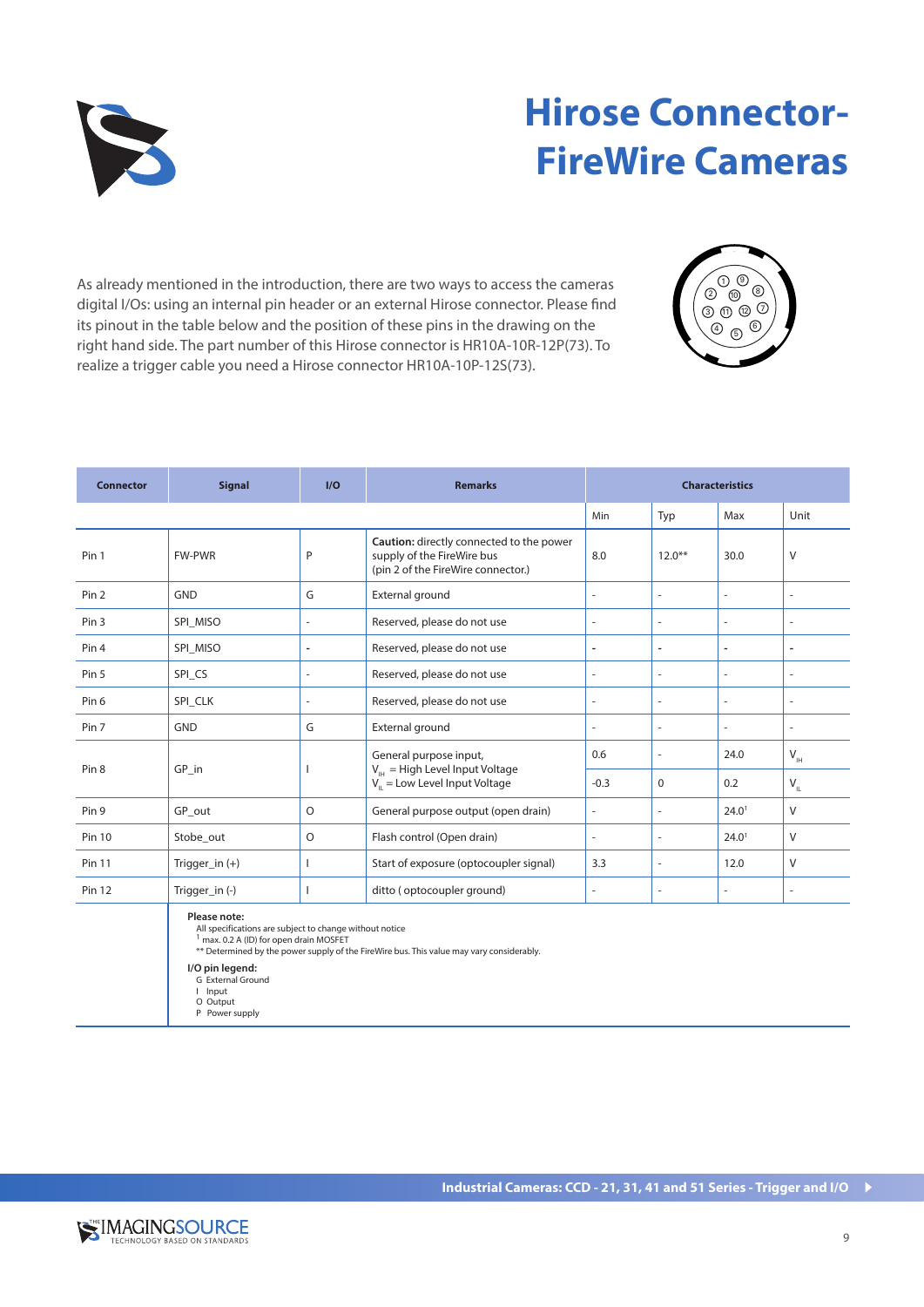

# **Digital I/Os - GigE Cameras**

As already mentioned in the introduction, there are two ways to access the cameras digital I/Os: using an internal pin header or an external Hirose connector. Please find its pinout in the table below and the position of these pins in the drawing on the right hand side. The part number of this Hirose connector is HR10A-10R-12P(73). To realize a trigger cable you need a Hirose connector HR10A-10P-12S(73).



| <b>Connector</b> | <b>Signal</b>            | I/O                      | <b>Remarks</b>                                                                                              | <b>Characteristics</b>   |                          |                          |                                                |
|------------------|--------------------------|--------------------------|-------------------------------------------------------------------------------------------------------------|--------------------------|--------------------------|--------------------------|------------------------------------------------|
|                  |                          |                          |                                                                                                             | Min                      | Typ                      | Max                      | Unit                                           |
| Pin 1            | <b>GigE Power Supply</b> | P                        | Caution: directly connected to the power<br>supply of the GigE camera                                       | 12.0                     | $12.0***$                | 24.0                     | V                                              |
| Pin <sub>2</sub> | <b>GND</b>               | G                        | External ground                                                                                             | ÷,                       | $\overline{\phantom{0}}$ | $\overline{\phantom{a}}$ | $\overline{\phantom{a}}$                       |
| Pin <sub>3</sub> | SPI MISO                 | $\overline{\phantom{a}}$ | Reserved, please do not use                                                                                 | $\overline{\phantom{a}}$ | $\overline{\phantom{a}}$ | $\overline{\phantom{a}}$ | $\bar{a}$                                      |
| Pin <sub>4</sub> | SPI MISO                 | $\overline{\phantom{a}}$ | Reserved, please do not use                                                                                 | $\overline{\phantom{a}}$ | ٠                        | $\overline{\phantom{a}}$ | ٠                                              |
| Pin 5            | SPI CS                   | $\overline{a}$           | Reserved, please do not use                                                                                 | $\overline{\phantom{a}}$ | $\overline{\phantom{a}}$ | $\overline{\phantom{a}}$ | $\overline{a}$                                 |
| Pin <sub>6</sub> | SPI CLK                  | $\equiv$                 | Reserved, please do not use                                                                                 | $\overline{\phantom{a}}$ | $\overline{a}$           | $\overline{\phantom{a}}$ | $\bar{\phantom{a}}$                            |
| Pin 7            | <b>GND</b>               | G                        | External ground                                                                                             | $\overline{\phantom{a}}$ | $\overline{\phantom{a}}$ | $\overline{\phantom{a}}$ | $\bar{\phantom{a}}$                            |
| Pin <sub>8</sub> | GP in                    |                          | General purpose input,<br>$V_{\mu}$ = High Level Input Voltage<br>$V_{\parallel}$ = Low Level Input Voltage | 0.6                      | $\overline{\phantom{a}}$ | 24.0                     | $\mathsf{V}_{\scriptscriptstyle{\mathsf{IH}}}$ |
|                  |                          |                          |                                                                                                             | $-0.3$                   | $\Omega$                 | 0.2                      | $V_{IL}$                                       |
| Pin <sub>9</sub> | GP out                   | O                        | General purpose output (open drain)                                                                         | $\overline{\phantom{a}}$ | $\overline{a}$           | 24.0 <sup>1</sup>        | V                                              |
| <b>Pin 10</b>    | Stobe_out                | O                        | Flash control (Open drain)                                                                                  | $\overline{\phantom{a}}$ | $\overline{a}$           | 24.0 <sup>1</sup>        | V                                              |
| <b>Pin 11</b>    | Trigger_in $(+)$         |                          | Start of exposure (optocoupler signal)                                                                      | 3.3                      | $\overline{\phantom{a}}$ | 12.0                     | $\vee$                                         |
| <b>Pin 12</b>    | Trigger_in (-)           |                          | ditto (optocoupler ground)                                                                                  | $\overline{\phantom{a}}$ | $\overline{\phantom{a}}$ | $\overline{\phantom{a}}$ | $\overline{\phantom{a}}$                       |
|                  |                          |                          |                                                                                                             |                          |                          |                          |                                                |

**Please note:**

All specifications are subject to change without notice<br><sup>1</sup> max. 0.2 A (ID) for open drain MOSFET<br>\*\* Determined by the power supply of the cameras power suppy. This value may vary considerably.

**I/O pin legend:**

- G External Ground
- I Input O Output
- P Power supply

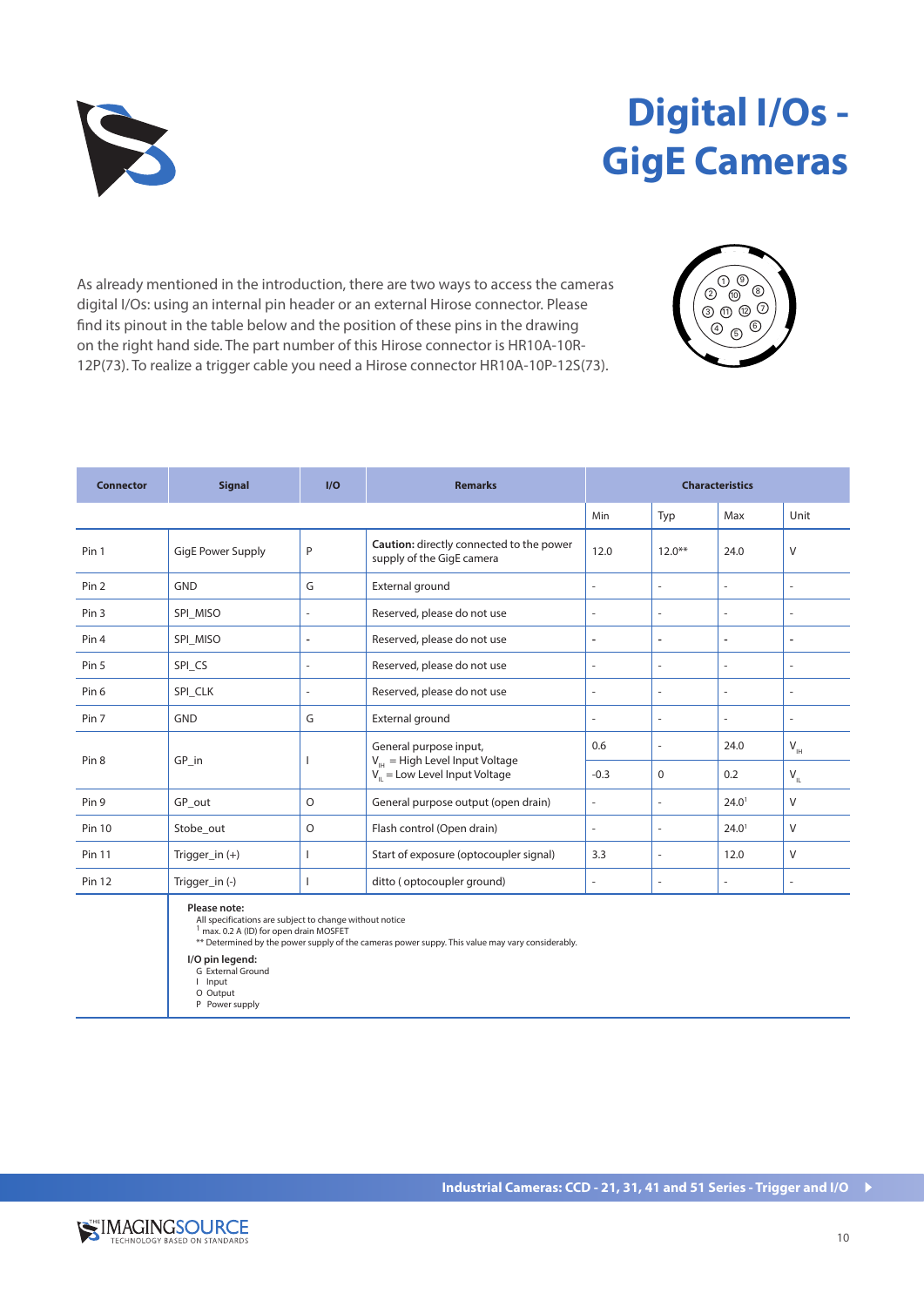

# **Programming examples with IC Imaging Control®**

All The Imaging Source cameras are shipped with the **SDK IC Imaging Control®**. IC Imaging Control® removes a lot of programming effort, since it offers many ready-to-use basic procedures.

Below are brief examples in Visual Basic to give you an idea of how to use IC Imaging Control® to control the trigger and the digital I/Os. You can learn more about IC Imaging Control® and download sample source code at www.imagingcontrol.com. Additionally, our support department (support@imagingcontrol.com) has some more detailed programming examples available for you.

#### **Using the trigger**

The program begins by assigning the video Device (in this case the FireWire camera DMK 21BF04), defines a Video-Format and sets the camera's operation mode to DeviceTrigger.

After the command LiveStart, the camera is ready to shoot: the camera now waits for a trigger pulse. Memory-SnapImage instructs IC Imaging Control® to put the next image (which has been captured due to the trigger pulse) into a buffer (Memory) for further processing. Take as an example MemorySaveImage, which saves the content of this buffer to Triggered.bmp.

```
Private Sub Form_Load()
     ICImagingControl1.Device = "DMK 21BF04"
     ICImagingControl1.VideoFormat = "Y800 (640x480)"
     ICImagingControl1.DeviceTrigger = True
     ICImagingControl1.LiveStart
     ICImagingControl1.MemorySnapImage
    ' Do something with the image - for instance:
     ICImagingControl1.MemorySaveImage "Triggered.bmp"
End Sub
```
#### **Activating the strobe output**

FireWire cameras typically have a set of properties such as "exposure time" or "gain". IC Imaging Control® makes these properties available in the class VCDSimpleProperty. The program begins by defining the variable VCDProp that will later contain these properties.

Secondly, the video Device is assigned (in this case the FireWire camera DMK 21BF04) and then we define a Video-Format. The function GetSimplePropertyContainer assigns the properties of the opened camera to the variable VCDProp.

The command VCDProp. Switch (VCDID Strobe) = True activates the strobe output. Therefore, after having started the camera with LiveStart, pin 6 indicates the CCDs exposure.

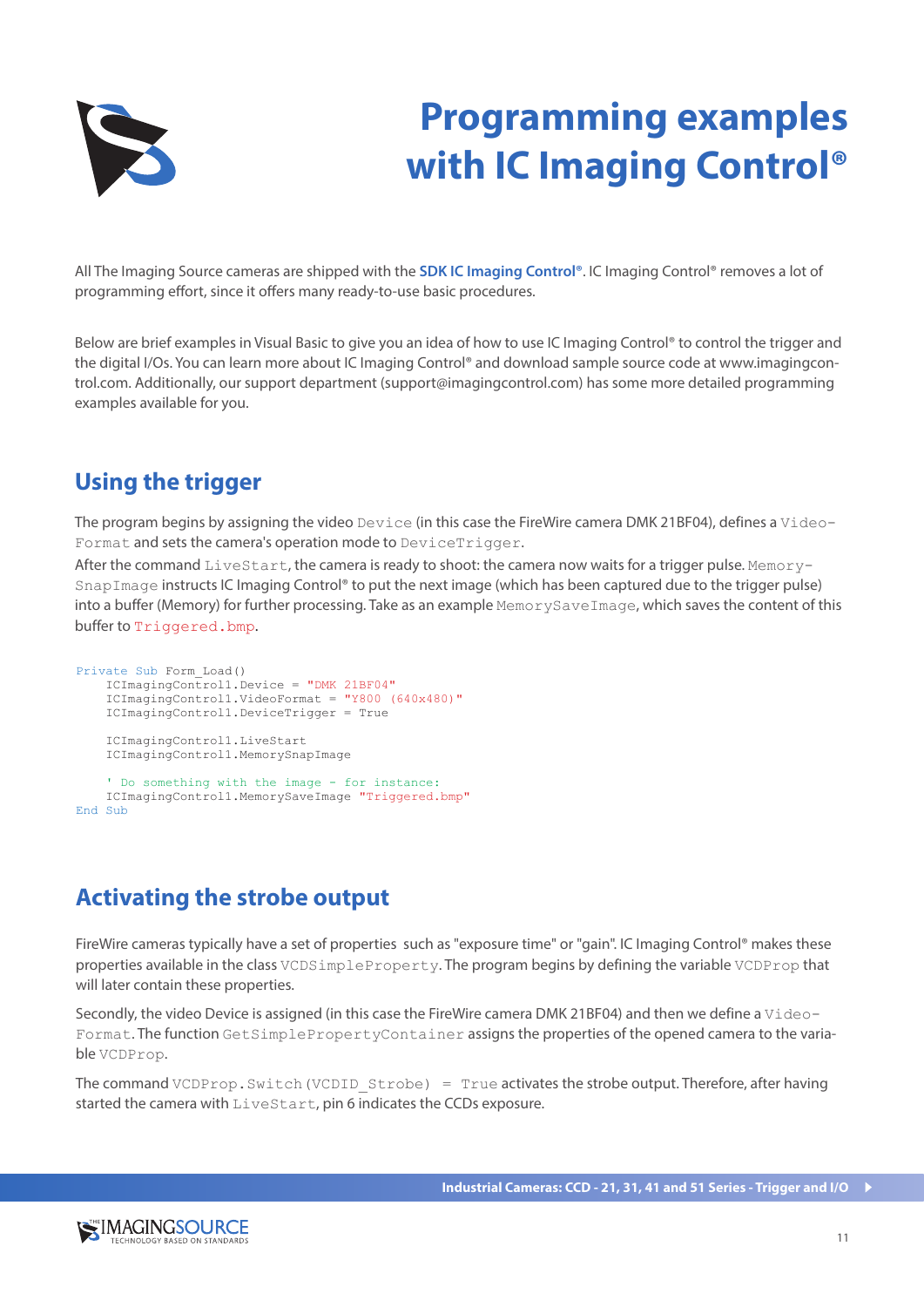

# **Programming examples with IC Imaging Control®**

```
Private Sub Form_Load()
    Dim VCDProp As VCDSimpleProperty
 ICImagingControl1.Device = "DMK 21BF04"
 ICImagingControl1.VideoFormat = "Y800 (640x480)"
    VCDProp = GetSimplePropertyContainer(ICImagingControl1.VCDPropertyItems)
    VCDProp.Switch(VCDID_Strobe) = True
```

```
 ICImagingControl1.LiveStart
End Sub
```
#### **Reading the digital input**

The first three program lines are similar to those of the preceding example (Activating the strobe output). The main difference is to be found at the programs end: The command VCDProp. OnePush VCDElement GPIORead reads the digital inputs state, while Debug. Print VCDProp. RangeValue (VCDElement GPIOIn) indicates this state in terms of a debug output.

```
Private Sub Form_Load()
     Dim VCDProp As VCDSimpleProperty
     ICImagingControl1.Device = "DMK 21BF04"
    VCDProp = GetSimplePropertyContainer(ICImagingControl1.VCDPropertyItems)
     VCDProp.OnePush VCDElement_GPIORead
     Debug.Print VCDProp.RangeValue(VCDElement_GPIOIn)
End Sub
```
#### **Setting the digital output**

The first three program lines are similar to those of the preceding example (Reading the digital input). The main difference is to be found at the end of the programs: The command VCDProp.RangeValue sets the variable VCDElement GPIOOut to 0, whereupon VCDProp. OnePush VCDElement GPIOWrite copies the content of this variable (0 in our case) to the digital output.

```
Private Sub Form_Load()
     Dim VCDProp As VCDSimpleProperty
     ICImagingControl1.Device = "DMK 21BF04"
    VCDProp = GetSimplePropertyContainer(ICImagingControl1.VCDPropertyItems)
     VCDProp.RangeValue(VCDElement_GPIOOut) = 0
     VCDProp.OnePush VCDElement_GPIOWrite
End Sub
```